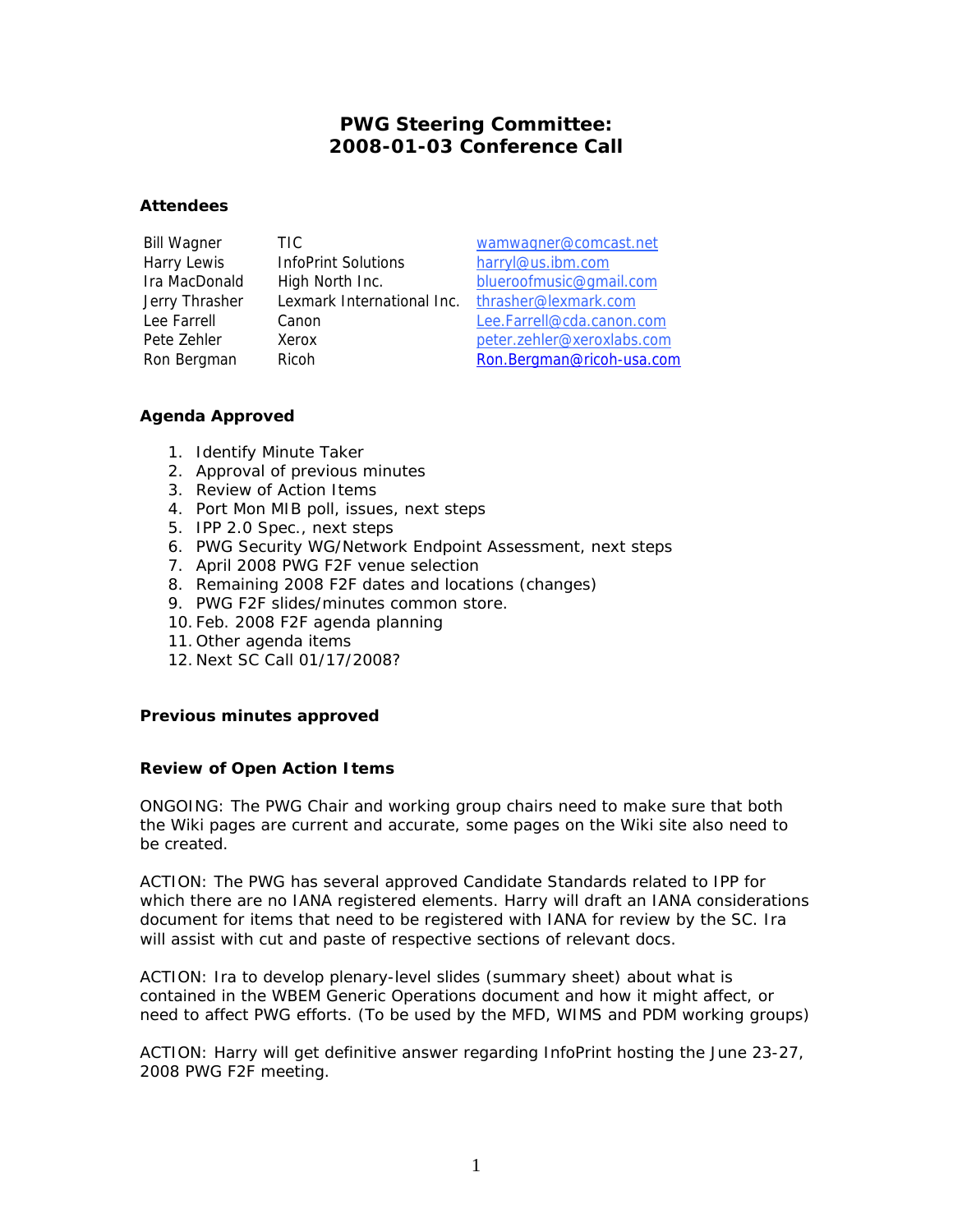ACTION: Ira will send examples showing use of Printer MIB Interpreter Language TC and MIME types for use in 1284ID strings.

ACTION: Rick will investigate discount prices from Dell for disk storage on PWG server

ACTION: Harry will forward the prtChannelType proposal to IANA.

ACTION: Bill Wagner will write up a general non-vendor specific list of Port Monitor MIB anomalies that he has encountered

ACTION: While Apple has expressed interest, Jerry will determine to what extent Apple is interested in providing leadership for the IPP v2.0 effort?

ACTION: Jerry will forward our revised copyright statement to ISTO pending establishment of a new ISTO contact.

### **Port Mon MIB poll status**

Bill Wagner will write up a general non-vendor specific list of Port Monitor MIB anomalies that he has encountered (see ACTION item, above).

### **IPP v2.0**

Ron Bergman agreed to Chair the effort. Jerry will send a request for participation to "pwg-announce".

## **Irvine (Feb) f2f agenda**

Rough agenda as follows Feb-7 9AM to Noon – IP Policy Update (working session) 1:30 to 3PM – PWG Plenary 3:15 to 5PM – MFD modeling (first half)

Feb-8 9AM to Noon – MFD modeling  $(2^{nd}$  half) 1:30 to 3:30 – WIMS/CIM

## **Future meeting information**

April meeting has been arranged the week of April 14 at the Marriott Courtyard in Mesa, AZ.

Sharp will consider hosting the August meeting (per discussion at the last f2f… Craig not present on this call)

Samsung agrees to host December meeting, and are in the process of securing space.